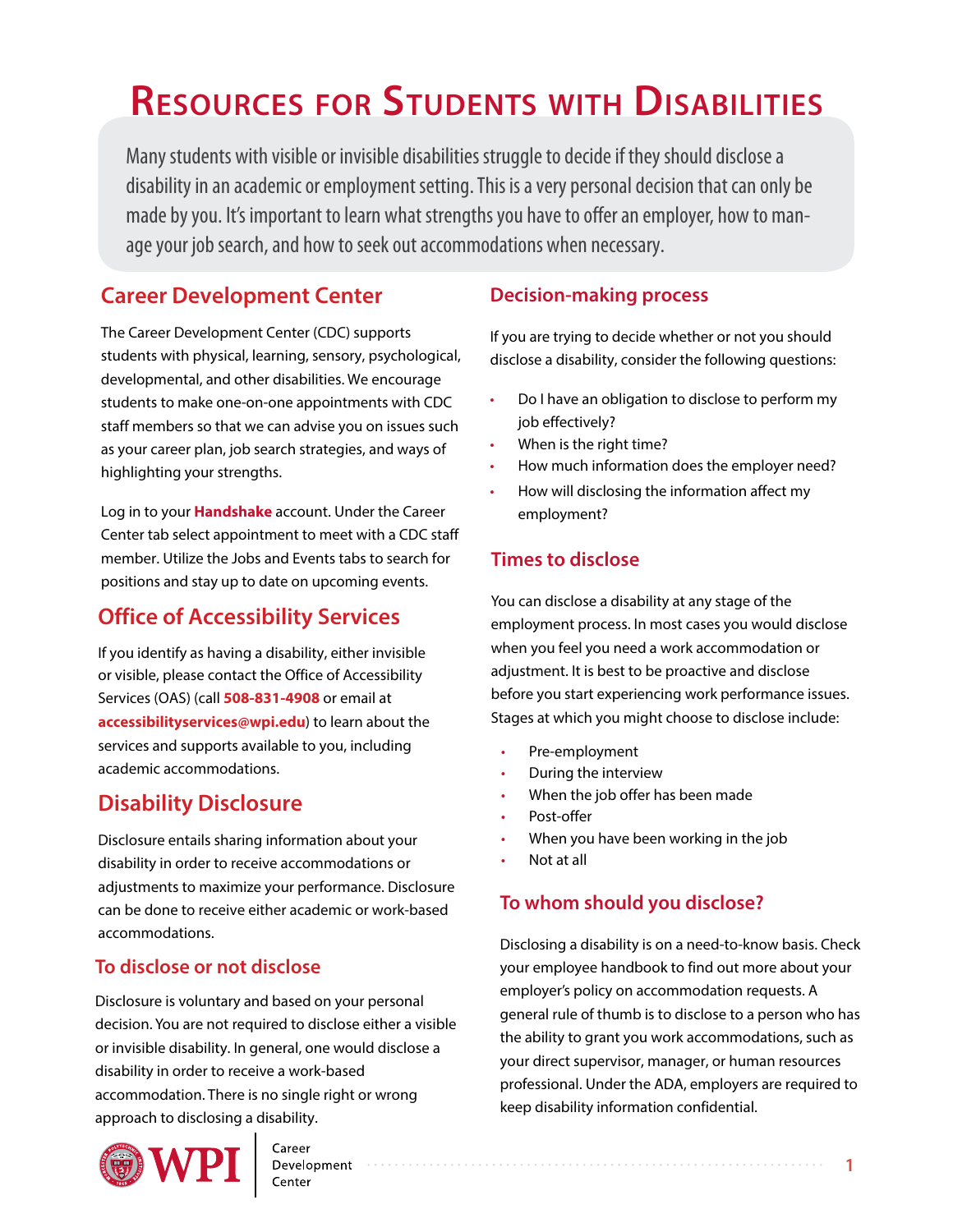#### **How to disclose**

Let your employer know that you have a need for a work adjustment. You can simply say that it is for "a reason related to a medical condition." You do not have to give your specific diagnosis. Remember, you have no obligation to disclose a disability. However, it is your responsibility to seek out the assistance that you need. When you do disclose, it is only necessary to share information about your work limitations, condition, and needed accommodations.

## **Ways to disclose a disability**

You may choose to disclose your disability in one of several ways, including:

- In person to a manager, supervisor, or human resources professional.
- During an interview to make sure the work environment is a good fit, or over the phone to ensure the facility is accessible.
- In a cover letter to communicate how you've overcome obstacles due to your disability.
- On the voluntary self-identification portion of a government or job application.

## **Things to keep in mind**

- Why you are disclosing.
- How it affects your interview process.
- How it affects your ability to do key job tasks.
- Types of accommodation that have worked for you in the past.
- What you are your anticipated needs?

#### **What are reasonable accommodations?**

A reasonable accommodation encompasses assistance or changes needed to ensure a position or workplace is accessible so that an employee can perform their job with a disability. Under the Americans with Disabilities Act (ADA) and Rehabilitation Act, employers are required to provide reasonable accommodations to qualified employees with disabilities, unless doing so would pose an undue hardship. In order to determine what is reasonable, an employer will look at the request being made by the applicant or employee with a disability. Whether or not an accommodation is reasonable will vary greatly according to the position the employee holds, the way their disability affects their ability to do their job, and the environment that they work in.

#### **Some examples of reasonable accommodations may include:**

- Alternative Format Material: requesting material in written format rather than verbally
- Accessible Parking: requesting an accessible parking space closer to the proximity of the building
- Equipment Change: requesting software that magnifies a computer screen or certain desk/seating arrangements
- Reorganization of the Job: requesting task-lists to help stay focused on the job
- Possible reassignment: requesting reassignment if the employee can no longer perform the essential functions of their current job. (The employer does not have to create a new position, no other employees need be transferred or terminated in order to make a position vacant for the purpose of reassignment, and the individual with a disability should be qualified for the new position.)

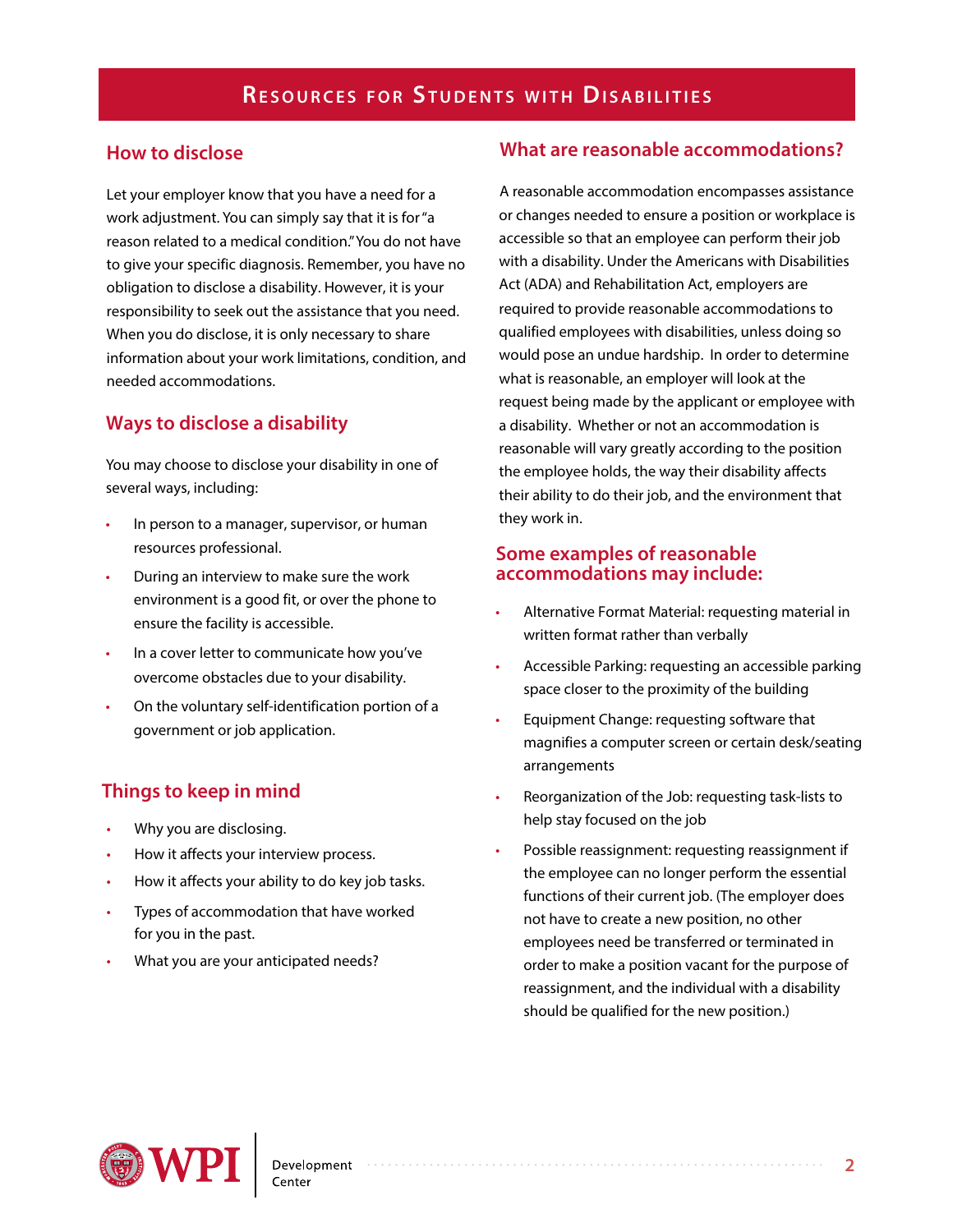## **RESOURCES FOR STUDENTS WITH DISABILITIES**

## **Participate in Work-based Learning Experiences**

Participating in a work-based experience such as an internship, co-op, or career shadowing opportunity will help you build confidence and gain soft skills like communication and leadership. Other benefits of workbased learning experiences include:

- Breaking down barriers to employment and opening eyes of employers to your capabilities.
- Providing an opportunity to network with potential employers.
- Exploring career options while in school to decide what's the right fit for you.
- Applying skills learned in the classroom and through project-based experiences.
- Identifying appropriate accommodations and disclosing and discussing disabilities as they relate to the performance of job tasks.

## **Interview Strategies**

#### **Do your homework**

If you need accommodations like access to the building, you may need to disclose your disability. Map out the location of the interview and make sure it is accessible to you. If it is not, contact the interviewer to request a different location. In the case that it is not, have a location in mind in the event that the interviewer needs suggestions.

It is okay to call and ask questions about accessible parking spaces or accessible features such as elevators. It is always best to have these issues arranged ahead of time, at least one day prior to your interview. This will also prove to your employer that you are able to plan and solve these situations successfully.

#### **Illegal Interview Questions**

The ADA restricts employers from asking certain questions about an applicant's or employee's disability. For example, during an interview, employer's questions should focus on your ability to perform the essential functions of a job and not on the specifics of a disability. However, if an employer asks you an illegal question, you can choose to respond in different ways:

- If you are comfortable answering the question, you may.
- If you do not wish to answer the question:
	- Politely express to the interviewer that you prefer to keep the focus on items that are directly relevant to the position.
	- Inquire as to how this information relates to the job, as you prefer to keep the content focused on your professional qualifications.

#### Examples of illegal interview questions include:

- Do you have a disability?
- Does your disability inhibit you from performing the essential functions of the job with or without an accommodation?
- Can you sit?
- Are you able to carry objects?
- Are you color blind?
- Why do you use a wheelchair? Will we have to make an accommodation for your wheelchair
- Describe all of your disabilities

**Please let the CDC know if you encounter any illegal questions on a job interview.**